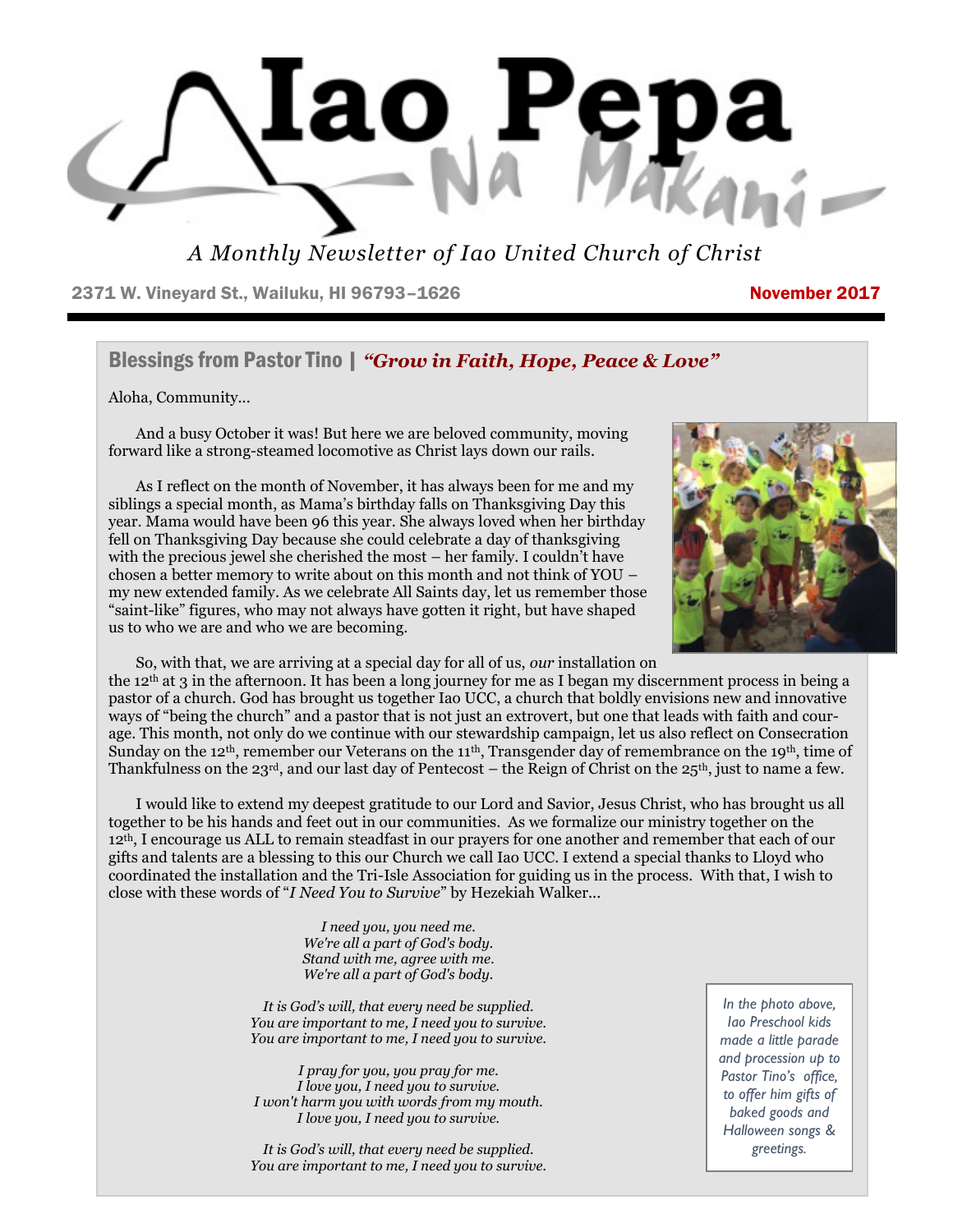### *November Lectionary*

**Nov 5 22nd Sun. after Pentecost** Joshua 3:7-17 Psalm 43 1 Thessalonians 2:9-13  **Matthew 23:1-12** *Partners in Service* 

### **Nov 12 23rd Sun. after Pentecost** Joshua 24:1-3a, 14-25 Songs of Solomon 6:12-16 1 Thessalonians 4:13-18

 **Matthew 25:1-13** *Tending God's Light* (Stewardship Sunday)

### **Nov 19 24th Sun. after Pentecost**

 Judges 4:1-7 Psalm 90:1-8, 12 1 Thessalonians 5:1-11  **Matthew 25:14-30** *Extravagant Opportunity*  (Thanksgiving Sunday)

### **Nov 26 25th Sun. after Pentecost**

 Ezekiel 34:11-16 Psalm 95:1-7a Ephesians 1:15-23  **Matthew 25:31-46** *Reigning Compassion* 

The lesson in **bold** is the focus of both the message of the day and any Sunday School **NOV.** 5 **Aloha Hour** 



 *hostess for the whole month ) Dusk sky above the church sanctuary sometime in mid-October.* 



*Sunday, November 5th was, among other things, Remembrance Sunday. These votive candles were lit during the service, in memory of a loved one who had passed away.* 

{ The photos above and right were taken by **Pastor Tino**, who posted these to the church's Facebook group page. }

November Worship Readers: *Jane Tesoro & Johnalyne Yinmed* 

### Nov. Worship Responsibilities\*

Nov. 5 Greeter: *Lee Murakami* Head Usher: *Dennis Hashiro* Usher: *Kathy Tanaka* Hostess: *Joy Yamane* Aloha Hour: *Avis Wong* 

Nov. 12 Aloha Hour: *Jackie Murai & Grace Murata* 

Nov. 19 Aloha Hour: *Grace Mathin & Anna Yinmed* 

> Nov. 26 Aloha Hour: *Maui Kosrae Etawi*

*\* ( same greeter, ushers and* 

### *November Birthdays*

- 11.02 Joshua Kenyel 11.06 James Itamura 11.11 Lynette Yamashiro 11.12 Robert Kennedy 11.16 Rick Hayashi Lynette Kaneshina 11.19 Ruth Mukai Shonia Lomae 11.25 Alan Maeda
	-

*Joshlyn Miteg was the Witnessing Steward, giving her testimony on Sunday, November 5th.* 

# **Supplies**

*For Aloha Hour, the Buildings and Grounds Team will have a plastic tub set up with supplies used. There will be supplies such as plates, cups, utensils, and napkins. This plastic tub will be located in Fujitomo Hall.* 

*On Sundays, Aloha Hour hosts/hostesses are asked to bring the tub down from Fujitomo Hall and returned to the same location after. Please list on the tub any items needing re-stocking and the Team will make every effort to keep up with the inventory.*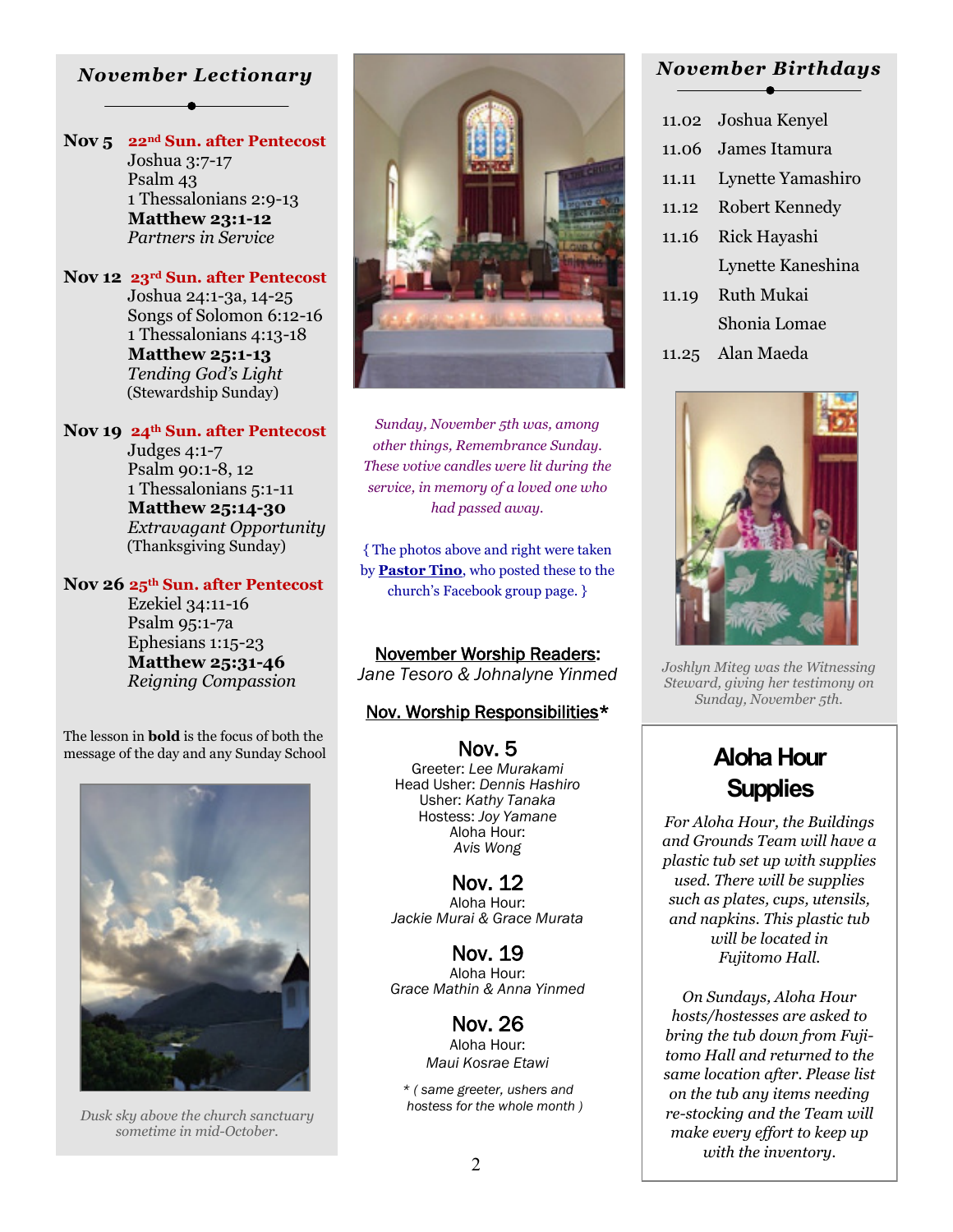# Editor's Note By l. nebres

This month's *Iao Pepa* is a very short 4 page issue, for a number of reasons.

Primarily, it's because church staff (well, me ::chuckle::) has been extraordinarily busy over the past month since right after our Fair Booth busy-ness at the Maui Fair, preparing for Pastor Tino's installation weekend.

I suppose I can also justify this brevity by pointing to the longer-than-usual last issue and its plethora of photos and articles on the life and times of this small church in Wailuku. :-)

At any rate, do expect the forthcoming December issue of *Iao Pepa* to be an action-packed one, as we will surely have lots of news to share—not least the photos and stories from Pastor Tino's installation Sunday, and a wonderful story about the dedication of signs and a plaque at Watanabe Hall, which is where the Iao Preschool lives.

The important thing for this issue is the list of events there on the right—mark your calendars now, for the services and events of Advent.

Until December, then… I remain your faithful church secretary and newsletter editor…

# Upcoming Noteworthy Events for your Calendar

**Sunday, November 12** 

**Consecration Sunday** 9:30 a.m. service — with Guest Steward Danette Kong

**Installation of The Rev. Florentino Cordova** 3:00 p.m. at the church sanctuary Followed by an Open House & *Lu'au* at the Parsonage.

> **Friday, November 17 Ladies' Lunch Bunch** 11:00 a.m. Kanda Hall

**Friday, November 17 "Stone Soup" Dinner** 6:30 p.m. at Kanda Hall — Annual Iao Preschool event

> **Thursday, November 23 Thanksgiving Lunch** 12:00 p.m. at Kanda Hall

**Friday, December 15 Iao Preschool Christmas Program** 6:00 p.m. in the sanctuary — Annual Iao Preschool event

### **Sunday, December 17**

**Congregational Meeting** Immediately after the 9:30 worship service

> **Thursday, December 21 Blue Christmas Service** 6:00 p.m. at the church sanctuary

### **Sunday, December 24**

**Christmas Eve Service**

7:00 p.m. at the church sanctuary

### **Monday, December 25 Christmas Day Service**

All-day Christmas celebration with the Maui Kosrae Etawi 'ohana, at the church sanctuary and Kanda Hall

### **Sunday, January 28**

**Annual Meeting**

Immediately after the 9:30 worship service

*Lloyd*